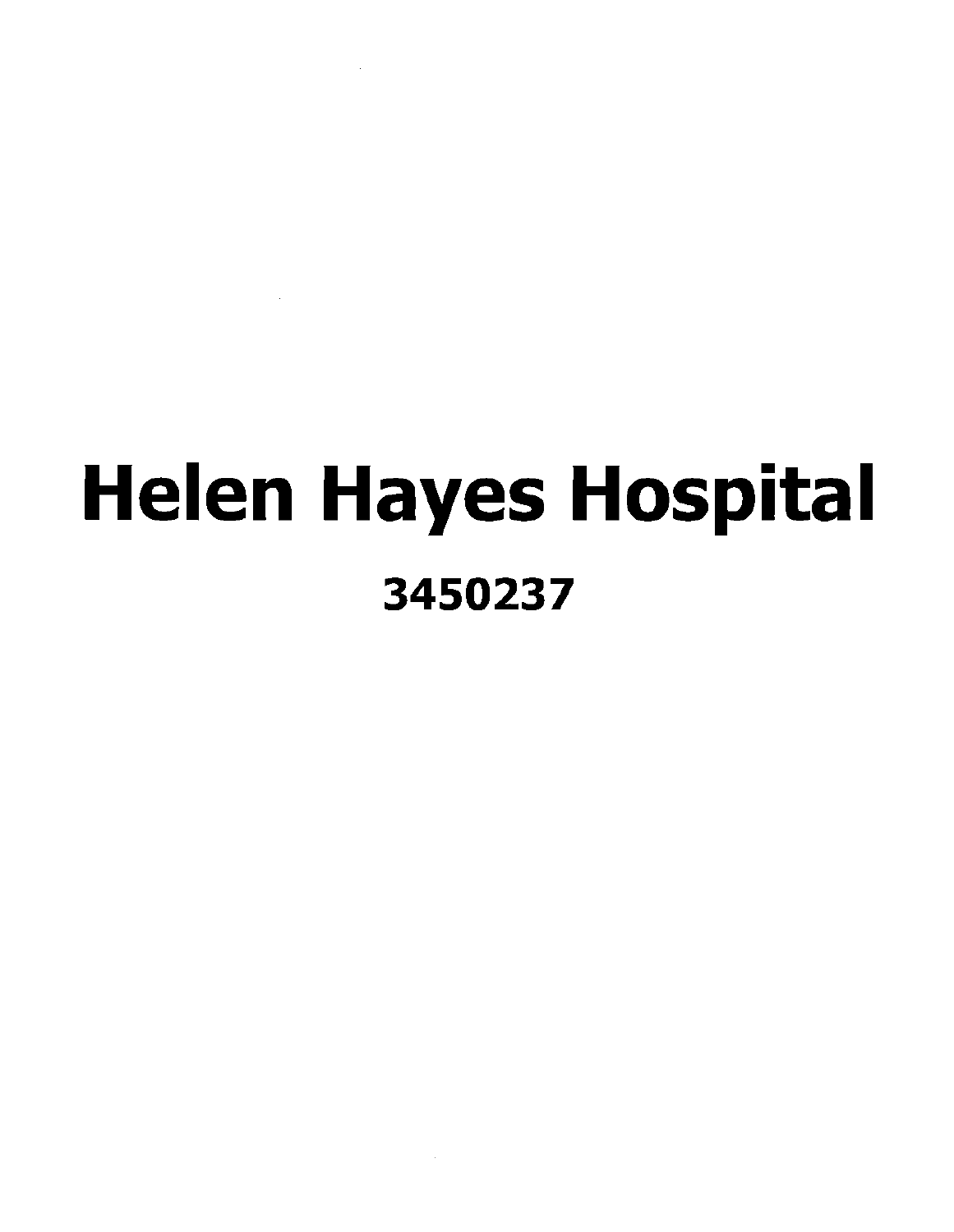FORM B OSC Use Only: Reporting Code: Category Code:

# State Consultant Services Contractor's Annual Employment Report

Report Period: April 1, 2017 to March 31, 2018

| Contracting State Agency Name: Helen Hayes Hospital                     | Agency Code: :: |
|-------------------------------------------------------------------------|-----------------|
| Contract Number: C000521                                                | 3450237         |
| Contract Term: 05/10/13 - 05/09/18                                      |                 |
| Contractor Name: Jandee Anesthesiology Partners PLLC                    |                 |
| Contractor Address: 500 N. Franklin Tumpike, Ste. 200, Ramsey, NJ 07446 |                 |
| Description of Services Being Provided: Anesthesiology Services         |                 |
|                                                                         |                 |
|                                                                         |                 |

| Scope of Contract (Choose one that best fits):<br>Analysis D Evaluation D Research D Training D<br>Data Processing $\Box$ Computer Programming $\Box$ Other IT consulting $\Box$<br>Engineering □ Architect Services □ Surveying □<br>Environmental Services $\Box$<br>Health Services $\boxtimes$ Mental Health Services $\Box$<br>Accounting   Auditing   Paralegal   Legal  <br>Other Consulting $\Box$ |                     |                        |                                      |
|------------------------------------------------------------------------------------------------------------------------------------------------------------------------------------------------------------------------------------------------------------------------------------------------------------------------------------------------------------------------------------------------------------|---------------------|------------------------|--------------------------------------|
| <b>Employment Category</b>                                                                                                                                                                                                                                                                                                                                                                                 | Number of Employees | Number of Hours Worked | Amount Payable Under<br>the Contract |
| Physicians                                                                                                                                                                                                                                                                                                                                                                                                 | 5<br>Ж.             | 480                    | \$90,000                             |
|                                                                                                                                                                                                                                                                                                                                                                                                            |                     |                        |                                      |
|                                                                                                                                                                                                                                                                                                                                                                                                            |                     |                        |                                      |
|                                                                                                                                                                                                                                                                                                                                                                                                            |                     |                        |                                      |
|                                                                                                                                                                                                                                                                                                                                                                                                            |                     |                        |                                      |
|                                                                                                                                                                                                                                                                                                                                                                                                            |                     |                        |                                      |
|                                                                                                                                                                                                                                                                                                                                                                                                            |                     |                        |                                      |
|                                                                                                                                                                                                                                                                                                                                                                                                            |                     |                        |                                      |
|                                                                                                                                                                                                                                                                                                                                                                                                            |                     |                        |                                      |
|                                                                                                                                                                                                                                                                                                                                                                                                            |                     |                        |                                      |
|                                                                                                                                                                                                                                                                                                                                                                                                            |                     |                        |                                      |
| Total this page                                                                                                                                                                                                                                                                                                                                                                                            | 4Х<br>5<br>$\Omega$ | 480<br>0               | \$0.00                               |
| <b>Grand Total</b>                                                                                                                                                                                                                                                                                                                                                                                         |                     |                        | \$90,000                             |

| Name of person who prepared this report:<br>Preparer's Signature: <i>Kumberly A Whamn</i> |                       |  |
|-------------------------------------------------------------------------------------------|-----------------------|--|
|                                                                                           |                       |  |
| Title: Practice Manager<br>  Date Prepared:   912/2018                                    | Phone #: 551-502-8358 |  |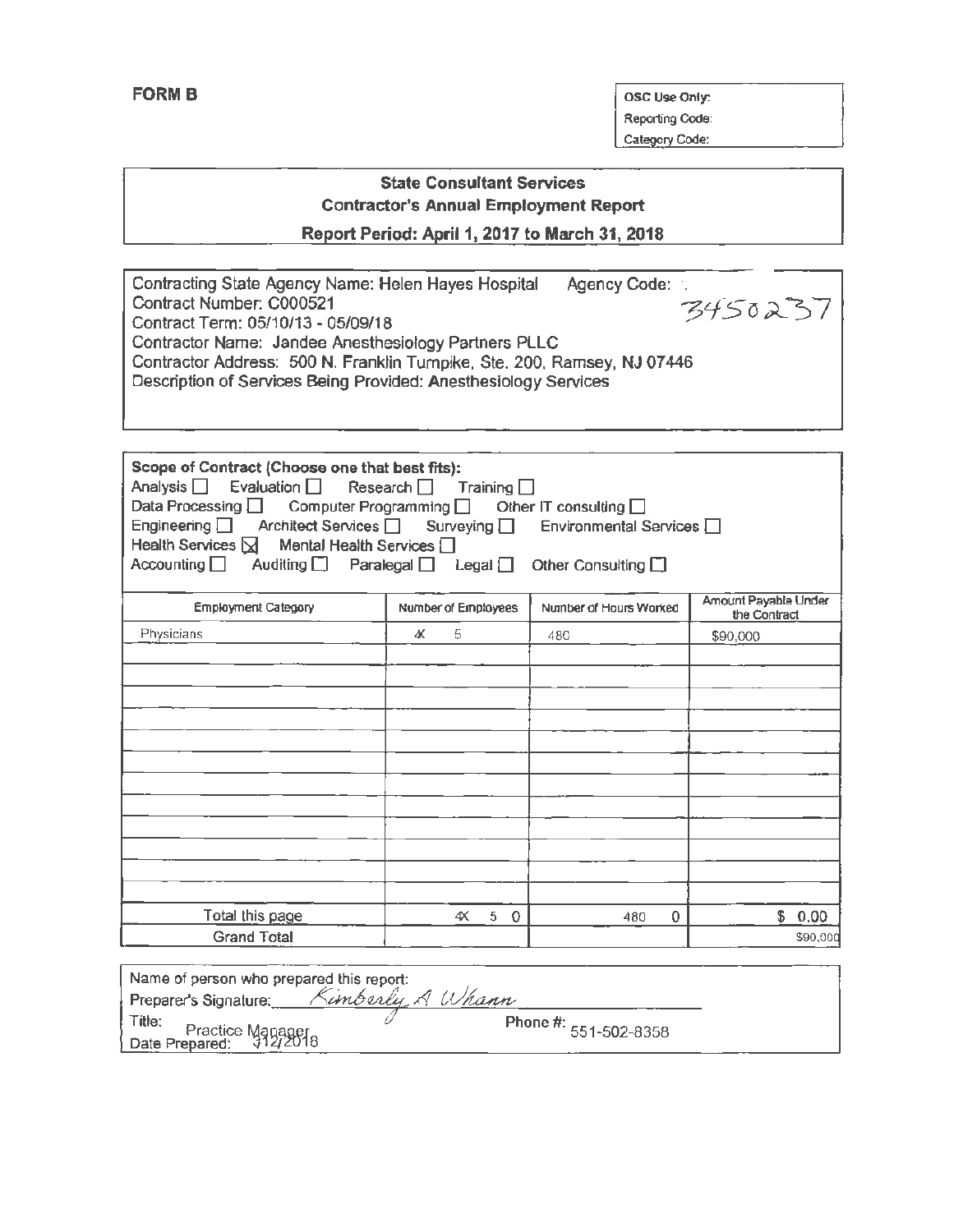**FORM B** OSC Use Only: Reporting Code: Category Code:

# **State Consultant Services Contractor's Annual Employment Report**

**Report Period: April 1, 2017 to March 31, 2018** 

| Contracting State Agency Name: Helen Hayes Hospital           | Agency Code: |
|---------------------------------------------------------------|--------------|
| Contract Number: C000534                                      | 73450237     |
| Contract Term: 07/01/15 to 06/30/20                           |              |
| <b>Contractor Name: Comprehensive Pharmacy Services</b>       |              |
| Contractor Address: 6409 Quail Hollow Road, Memphis, TN 38120 |              |
| Description of Services Being Provided: Pharmacy Services     |              |
|                                                               |              |

| Scope of Contract (Choose one that best fits):<br>Analysis $\Box$ Evaluation $\Box$ Research $\Box$ Training $\Box$<br>Data Processing □ Computer Programming □ Other IT consulting □<br>Engineering □ Architect Services □ Surveying □ Environmental Services □<br>Health Services X <sup>1</sup> Mental Health Services <sup>1</sup><br>Accounting $\Box$ Auditing $\Box$ Paralegal $\Box$ Legal $\Box$ Other Consulting $\Box$ |                     |                        |                                      |
|-----------------------------------------------------------------------------------------------------------------------------------------------------------------------------------------------------------------------------------------------------------------------------------------------------------------------------------------------------------------------------------------------------------------------------------|---------------------|------------------------|--------------------------------------|
| <b>Employment Category</b>                                                                                                                                                                                                                                                                                                                                                                                                        | Number of Employees | Number of Hours Worked | Amount Payable Under<br>the Contract |
| Pharmacists                                                                                                                                                                                                                                                                                                                                                                                                                       | 10                  | 12,970.75              | 1,236,501.59<br>\$.                  |
| Technicians                                                                                                                                                                                                                                                                                                                                                                                                                       | 6                   | 7,002.75               | Ś.<br>197,174.37                     |
|                                                                                                                                                                                                                                                                                                                                                                                                                                   |                     |                        |                                      |
| Total this page                                                                                                                                                                                                                                                                                                                                                                                                                   | 16                  | 19,973.50              | 1,433,675.97<br>\$                   |
| <b>Grand Total</b>                                                                                                                                                                                                                                                                                                                                                                                                                | 16                  | 19,973.50              | \$<br>1,433,675.97                   |

| Name of person who prepared this report: Marcene Froemming<br>Preparer's Signature Marcone Tremmy                      |                       |           |
|------------------------------------------------------------------------------------------------------------------------|-----------------------|-----------|
| Title: Director, Operations Finance                                                                                    | Phone #: 763-354-1226 |           |
| Date Prepared: 03/30/2018                                                                                              |                       |           |
| $\mathbf{H}$ and $\mathbf{H}$ and $\mathbf{H}$ are all properties and $\mathbf{H}$ are all properties and $\mathbf{H}$ |                       | $D = 4.5$ |

Use additional pages if necessary) example the control of the Page 1 of 1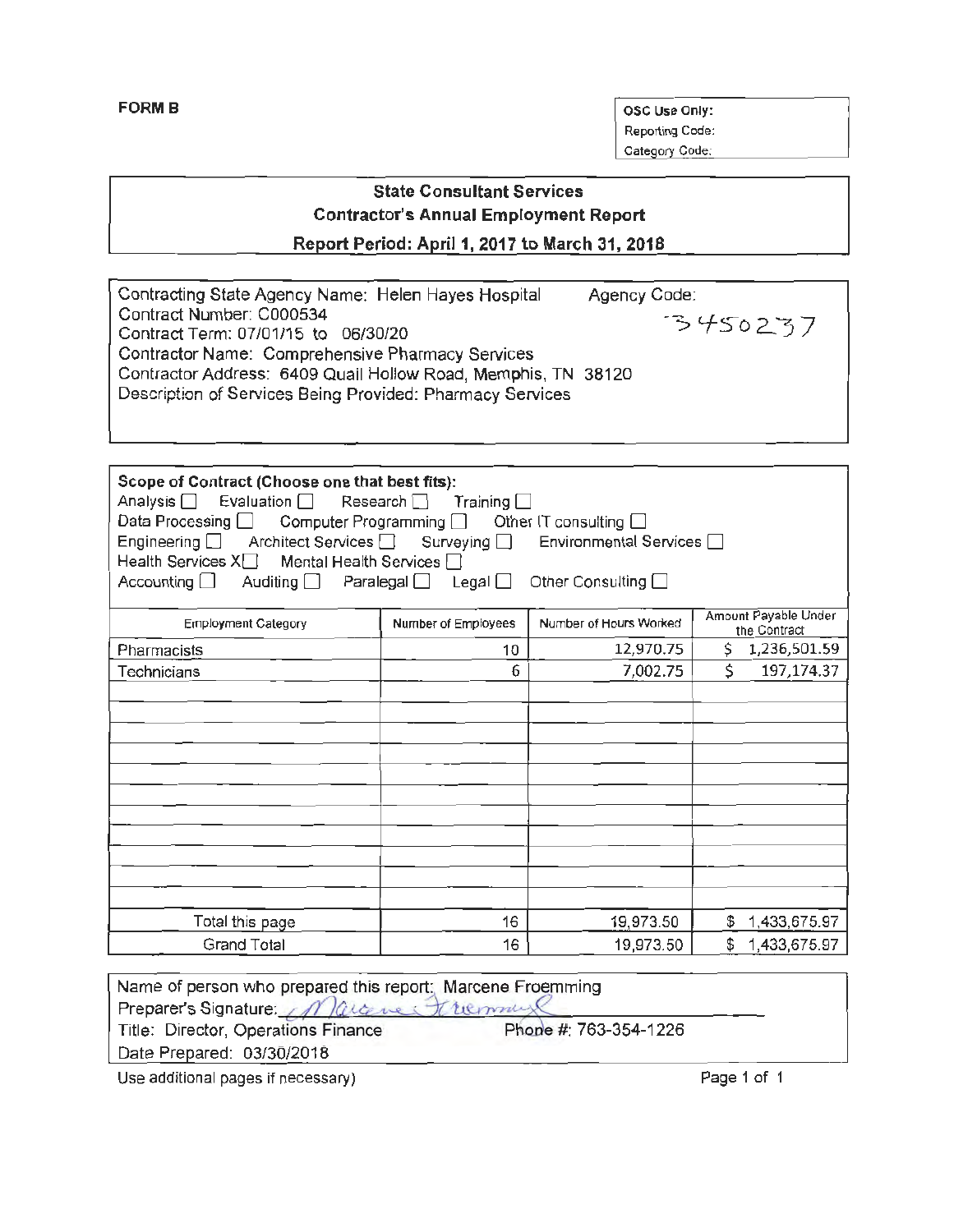| ۰.<br>г<br>. .<br>יו י |  |
|------------------------|--|
|------------------------|--|

**OSC Use Only:** Reporting Code: Category Code:

## State Consultant Services Contractor's Annual Employment Report

Report Period: April 1, 2017 to March 31, 2018

| Contracting State Agency Name: Helen Hayes Hospital<br>Contract Number: C000541<br>Contract Term: 01/01/17 - 12/31/21<br>Contractor Name: NJPR Medical Transcription Services, Inc.<br>Contractor Address: 80 E. Ridgewood Ave., 4th Fl., Paramus, NJ 07652<br>Description of Services Being Provided: Coding & Documentation Consultant |                                                                                            | Agency Code:                                                                 | 3450237                              |
|------------------------------------------------------------------------------------------------------------------------------------------------------------------------------------------------------------------------------------------------------------------------------------------------------------------------------------------|--------------------------------------------------------------------------------------------|------------------------------------------------------------------------------|--------------------------------------|
|                                                                                                                                                                                                                                                                                                                                          |                                                                                            |                                                                              |                                      |
| Scope of Contract (Choose one that best fits):<br>Evaluation $\Box$<br>Analysis □<br>Computer Programming $\Box$<br>Data Processing $\Box$<br>Engineering $\square$<br>Architect Services □<br>Health Services $\Box$<br>Mental Health Services [<br>Accounting $\square$<br>Auditing $\Box$                                             | Research $\Box$<br>Training $\Box$<br>Surveying $\Box$<br>Paralegal $\Box$<br>Legal $\Box$ | Other IT consulting $\Box$<br>Environmental Services [<br>Other Consulting X |                                      |
| <b>Employment Category</b>                                                                                                                                                                                                                                                                                                               | Number of Employees                                                                        | Number of Hours Worked                                                       | Amount Payable Under<br>the Contract |
| Health<br>formation Manuement<br>onsultan                                                                                                                                                                                                                                                                                                | ⊥                                                                                          | 530.25                                                                       | 78.367.96                            |
|                                                                                                                                                                                                                                                                                                                                          |                                                                                            |                                                                              |                                      |
| Total this page                                                                                                                                                                                                                                                                                                                          | Û                                                                                          | 0                                                                            | £<br>-9.99                           |
| <b>Grand Total</b>                                                                                                                                                                                                                                                                                                                       | ப                                                                                          | 530.25                                                                       | 챼<br>8<br>, 367.                     |
|                                                                                                                                                                                                                                                                                                                                          |                                                                                            |                                                                              |                                      |

| Name of person who prepared this report: |                                  |
|------------------------------------------|----------------------------------|
| Preparer's Signature: Allelale           | ht emere                         |
| Title: MESIDENT CEO                      | Phone #: 973 - 334 - 344 3 x 978 |
| Date Prepared: 04/12/2018                |                                  |

Use additional pages if necessary) example of the extra state of the extra state of the extra state of the extra state of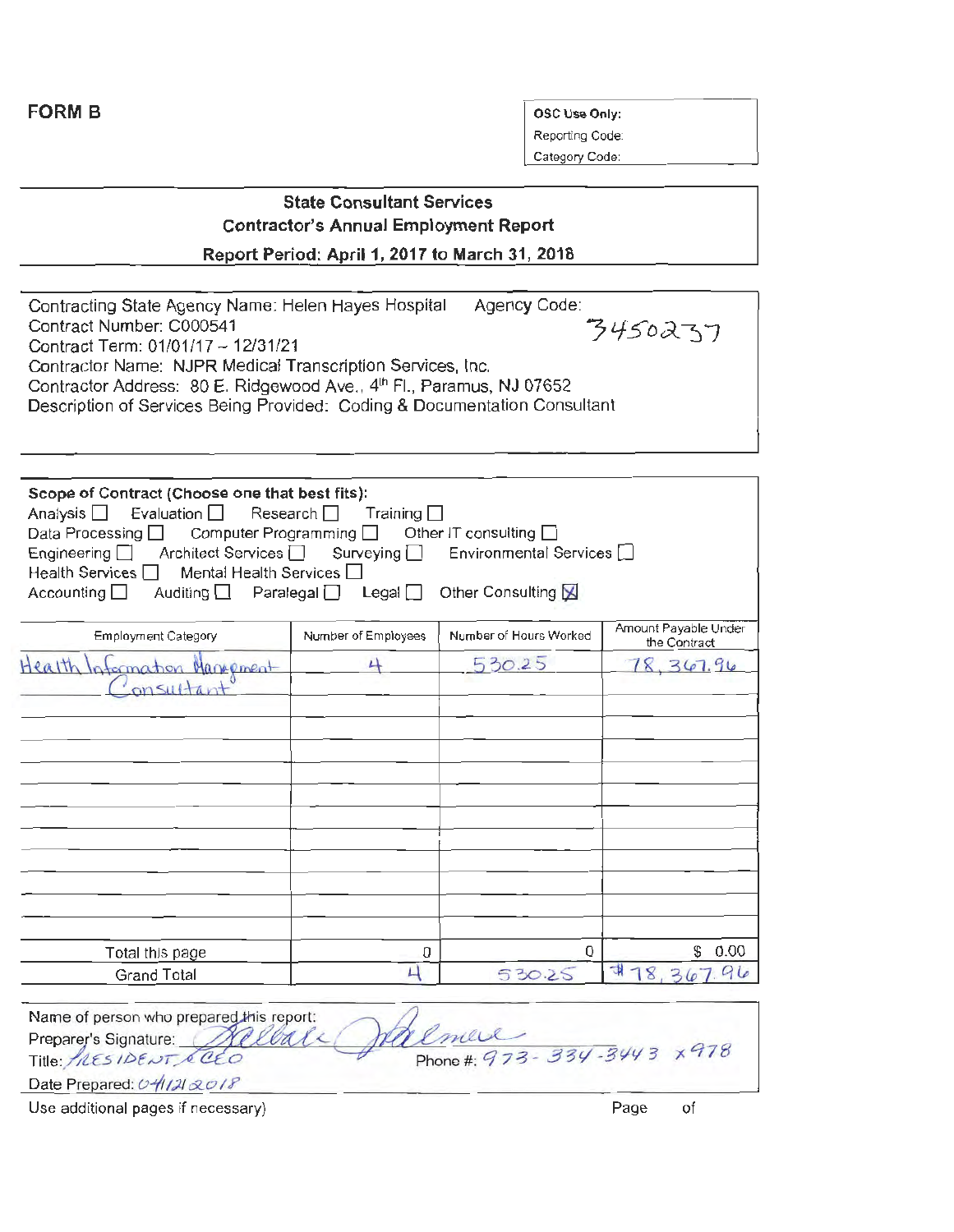Reporting Code: Category Code:

## State Consultant Services Contractor's Annual Employment Report

Report Period: April 1, 2017 to March 31, 2018

| Contracting State Agency Name: Helen Hayes Hospital         | Agency Code: |
|-------------------------------------------------------------|--------------|
| Contract Number: C000546                                    | 3450237      |
| Contract Term: 6/1/17-5/31/22                               |              |
| Contractor Name: Ramapo Radiology Associates, PC            |              |
| Contractor Address: 255 Lafayette Avenue, Suffern, NY 10901 |              |
| Description of Services Being Provided: Radiology Services  |              |
|                                                             |              |

| Scope of Contract (Choose one that best fits):                                                                                                     |                                               |                            |                                      |
|----------------------------------------------------------------------------------------------------------------------------------------------------|-----------------------------------------------|----------------------------|--------------------------------------|
| Analysis $\Box$ Evaluation $\Box$ Research $\Box$ Training $\Box$<br>Data Processing $\Box$ Computer Programming $\Box$ Other IT consulting $\Box$ |                                               |                            |                                      |
| Engineering □ 、Architect Services □ Surveying □                                                                                                    |                                               | Environmental Services □   |                                      |
| Health Services $\boxtimes$ Mental Health Services $\Box$                                                                                          |                                               |                            |                                      |
| Accounting $\square$                                                                                                                               | Auditing $\Box$ Paralegal $\Box$ Legal $\Box$ | Other Consulting $\square$ |                                      |
| <b>Employment Category</b>                                                                                                                         | Number of Employees                           | Number of Hours Worked     | Amount Payable Under<br>the Contract |
| ADIOLOGISKS                                                                                                                                        |                                               |                            | 31.3C                                |
| Pennologists                                                                                                                                       |                                               |                            |                                      |
| scei abon                                                                                                                                          |                                               |                            |                                      |
|                                                                                                                                                    |                                               |                            |                                      |
|                                                                                                                                                    |                                               |                            |                                      |
|                                                                                                                                                    |                                               |                            |                                      |
|                                                                                                                                                    |                                               |                            |                                      |
|                                                                                                                                                    |                                               |                            |                                      |
|                                                                                                                                                    |                                               |                            |                                      |
|                                                                                                                                                    |                                               |                            |                                      |
|                                                                                                                                                    |                                               |                            |                                      |
|                                                                                                                                                    |                                               |                            |                                      |
|                                                                                                                                                    |                                               |                            |                                      |
| Total this page                                                                                                                                    | 20                                            | 57.6                       | 363.1                                |
| Grand Total                                                                                                                                        |                                               |                            | 36,                                  |

Name of person who prepared this report: Preparer'sSignature: ~k C ~v~ J,. <sup>1</sup> , Preparer's Signature: <u>Warre</u> C. Murphy<br>Title: Marc-ge Date Prepared:  $4\sqrt{318}$ Use additional pages if necessary) **Page** of **Page** of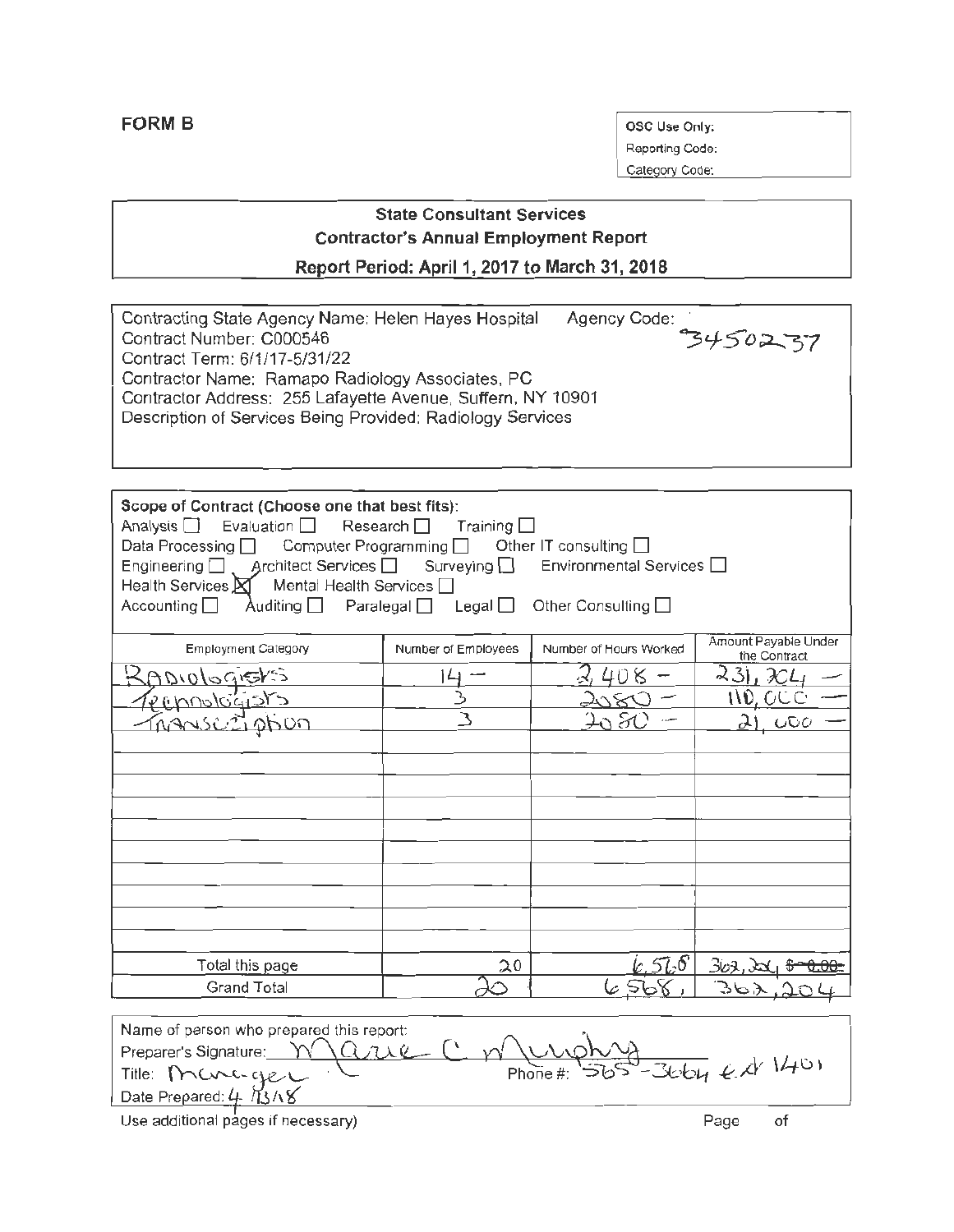OSC Use Only: Reporting Code: Category Code:

#### **State Consultant Services Contractor's Annual Employment Report**

Report Period: April 1, 2017 to March 31, 2018

| Contracting State Agency Name: Helen Hayes Hospital                                       | Agency Code: 43450237 |
|-------------------------------------------------------------------------------------------|-----------------------|
| Contract Number: C000550                                                                  |                       |
| Contract Term: 11/1/17 to 04/30/18                                                        |                       |
| Contractor Name: Optimum Healthcare IT, LLC                                               |                       |
| Contractor Address: 1300 Marsh Landing Parkway, Ste. 105, Jacksonville Beach, FL 32250    |                       |
| Description of Services Being Provided: Implementation Services for Meditech Scanning and |                       |
| Archiving module (SCA) and Meditech Bedside Medication Verification Module (BMV)          |                       |
|                                                                                           |                       |

| Scope of Contract (Choose one that best fits):<br>Analysis $\Box$ Evaluation $\Box$ Research $\Box$ Training $\Box$<br>Data Processing $\Box$ Computer Programming $\Box$ Other IT consulting $\boxtimes$<br>Engineering <b>D</b> Architect Services <b>D</b> Surveying <b>D</b> Environmental Services <b>D</b><br>Health Services □ Mental Health Services □<br>Accounting in Auditing in Paralegal in Legal in Other Consulting in |                     |                        |                                      |
|---------------------------------------------------------------------------------------------------------------------------------------------------------------------------------------------------------------------------------------------------------------------------------------------------------------------------------------------------------------------------------------------------------------------------------------|---------------------|------------------------|--------------------------------------|
| <b>Employment Category</b>                                                                                                                                                                                                                                                                                                                                                                                                            | Number of Employees | Number of Hours Worked | Amount Payable Under<br>the Contract |
|                                                                                                                                                                                                                                                                                                                                                                                                                                       |                     | 35                     | 46,195.00                            |
| <u>Project Manager</u><br>Analyst                                                                                                                                                                                                                                                                                                                                                                                                     |                     | 1,896.50               | 82765800                             |
|                                                                                                                                                                                                                                                                                                                                                                                                                                       |                     |                        |                                      |
|                                                                                                                                                                                                                                                                                                                                                                                                                                       |                     |                        |                                      |
|                                                                                                                                                                                                                                                                                                                                                                                                                                       |                     |                        |                                      |
|                                                                                                                                                                                                                                                                                                                                                                                                                                       |                     |                        |                                      |
|                                                                                                                                                                                                                                                                                                                                                                                                                                       |                     |                        |                                      |
|                                                                                                                                                                                                                                                                                                                                                                                                                                       |                     |                        |                                      |
|                                                                                                                                                                                                                                                                                                                                                                                                                                       |                     |                        |                                      |
|                                                                                                                                                                                                                                                                                                                                                                                                                                       |                     |                        |                                      |
|                                                                                                                                                                                                                                                                                                                                                                                                                                       |                     |                        |                                      |
|                                                                                                                                                                                                                                                                                                                                                                                                                                       |                     |                        |                                      |
|                                                                                                                                                                                                                                                                                                                                                                                                                                       |                     |                        |                                      |
| Total this page                                                                                                                                                                                                                                                                                                                                                                                                                       | 6<br>夆              | 193150                 | ■胤76,713                             |
| Grand Total                                                                                                                                                                                                                                                                                                                                                                                                                           |                     |                        |                                      |

| Narre of person who prepared this report: Michael McCann |                    |      |    |
|----------------------------------------------------------|--------------------|------|----|
| Preparer's Signature:                                    | $904 - 610 - 3056$ |      |    |
| Title Megional Director, Client Services                 | Phone #:           |      |    |
| Date Prepared: 4/lolders                                 |                    |      |    |
| Use additional pages if necessary)                       |                    | Page | οt |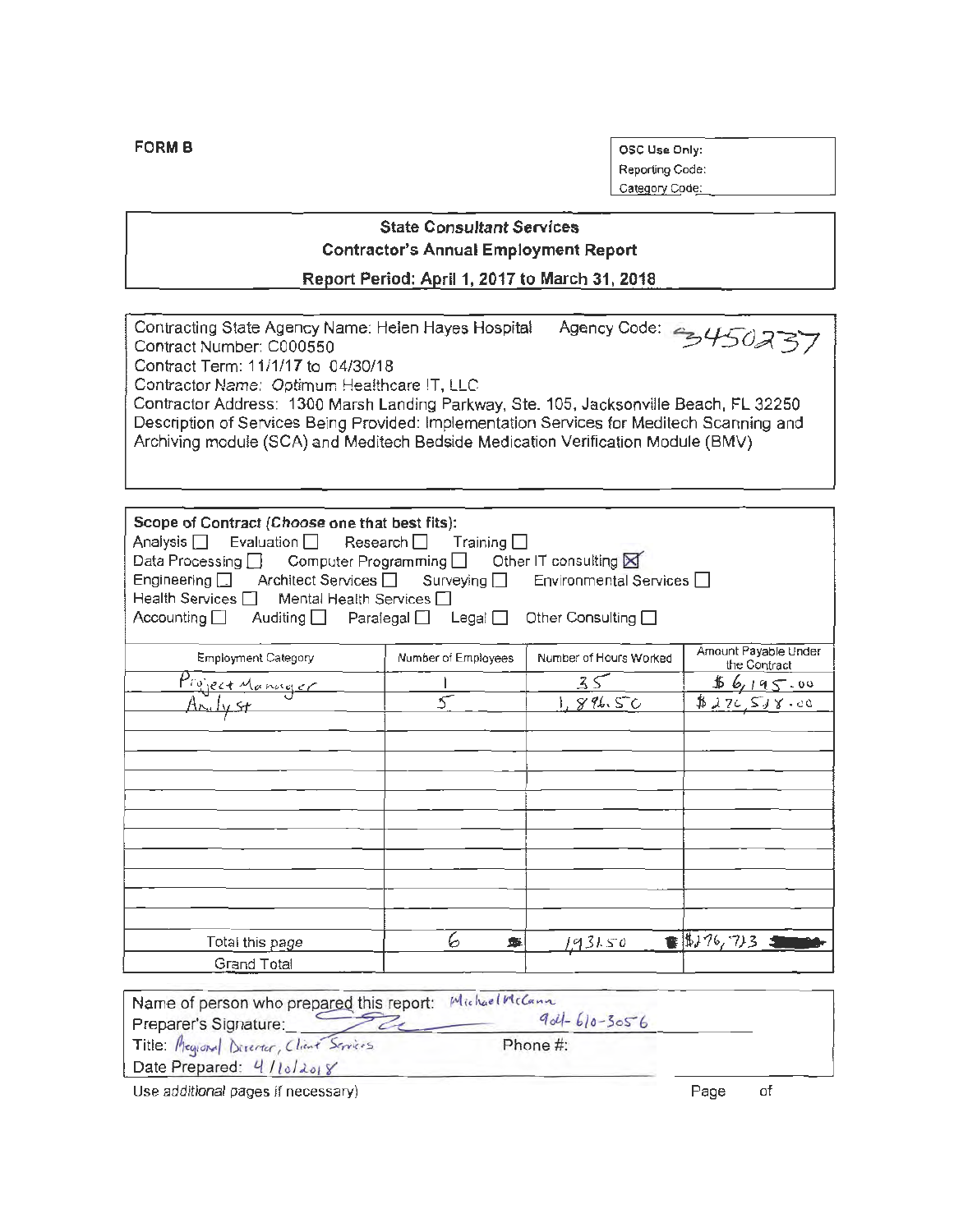page 1

#### **FORM B**

|                                                                                                                                                                                                                                                             | <b>New York State Consultant Services</b><br><b>Contractor's Annual Employment Report</b><br>Report Period: April 1, 2017 to March 31, 2018 |                                    |                                                    |
|-------------------------------------------------------------------------------------------------------------------------------------------------------------------------------------------------------------------------------------------------------------|---------------------------------------------------------------------------------------------------------------------------------------------|------------------------------------|----------------------------------------------------|
| Contracting State Agency Name: Office of the State Contract Mer                                                                                                                                                                                             |                                                                                                                                             |                                    | <b>Helen Hayes Hospital</b>                        |
| Contract Number: C000551                                                                                                                                                                                                                                    |                                                                                                                                             | <b>Agency Business Unit: DOH01</b> |                                                    |
| Contract Term: 01/01/2018 to 12/31/2022<br>Contractor Name: Diagnostic Equipment Service<br>Corporation<br>Contractor Address: 124 Main Street, Norfolk, MA<br>02056<br>Description of Services Being Provided: Repair and Maintenance of Medical Equipment |                                                                                                                                             | Agency Department ID: 3450000      | 3450237                                            |
| Scope of Contract (Choose one that best fits):                                                                                                                                                                                                              |                                                                                                                                             |                                    |                                                    |
| Analysis<br>Evaluation                                                                                                                                                                                                                                      | Research                                                                                                                                    | Training                           |                                                    |
| Data Processing                                                                                                                                                                                                                                             | <b>Computer Programming</b>                                                                                                                 | Other IT consulting                |                                                    |
| Engineering<br><b>Architect Services</b><br>Surveying<br><b>Environmental Services</b>                                                                                                                                                                      |                                                                                                                                             |                                    |                                                    |
| <b>Health Services</b>                                                                                                                                                                                                                                      | <b>Mental Health Services</b>                                                                                                               |                                    |                                                    |
| Accounting<br>Auditing                                                                                                                                                                                                                                      | Paralegal                                                                                                                                   | Legal                              | $\boxtimes$ Other Consulting                       |
| Repair and Maintenance of Medical Equipment                                                                                                                                                                                                                 |                                                                                                                                             |                                    |                                                    |
| <b>Employment Category</b>                                                                                                                                                                                                                                  | Number of<br><b>Employees</b>                                                                                                               | Number of<br><b>Hours Worked</b>   | <b>Amount Payable</b><br><b>Under the Contract</b> |
| <b>Medical Equipment Repairers</b>                                                                                                                                                                                                                          | 4                                                                                                                                           | 140.50                             | \$9,774.99                                         |
|                                                                                                                                                                                                                                                             |                                                                                                                                             |                                    |                                                    |
|                                                                                                                                                                                                                                                             |                                                                                                                                             |                                    |                                                    |
|                                                                                                                                                                                                                                                             |                                                                                                                                             |                                    |                                                    |
|                                                                                                                                                                                                                                                             |                                                                                                                                             |                                    |                                                    |
|                                                                                                                                                                                                                                                             |                                                                                                                                             |                                    |                                                    |
|                                                                                                                                                                                                                                                             |                                                                                                                                             |                                    |                                                    |
|                                                                                                                                                                                                                                                             |                                                                                                                                             |                                    |                                                    |
|                                                                                                                                                                                                                                                             |                                                                                                                                             |                                    |                                                    |
|                                                                                                                                                                                                                                                             |                                                                                                                                             |                                    |                                                    |
| Total this page                                                                                                                                                                                                                                             | 0                                                                                                                                           | 0                                  | \$9,774.99                                         |
| <b>Grand Total</b>                                                                                                                                                                                                                                          |                                                                                                                                             |                                    |                                                    |

Name of person who prepared this report: Sandra Glatzle

**Title: CFO** 

Preparer's Signature: Saulun Gluys

Phone #: 508-520-0040

Date Prepared: 05/14/2018

(Use additional pages, if necessary)

Page 2 of 2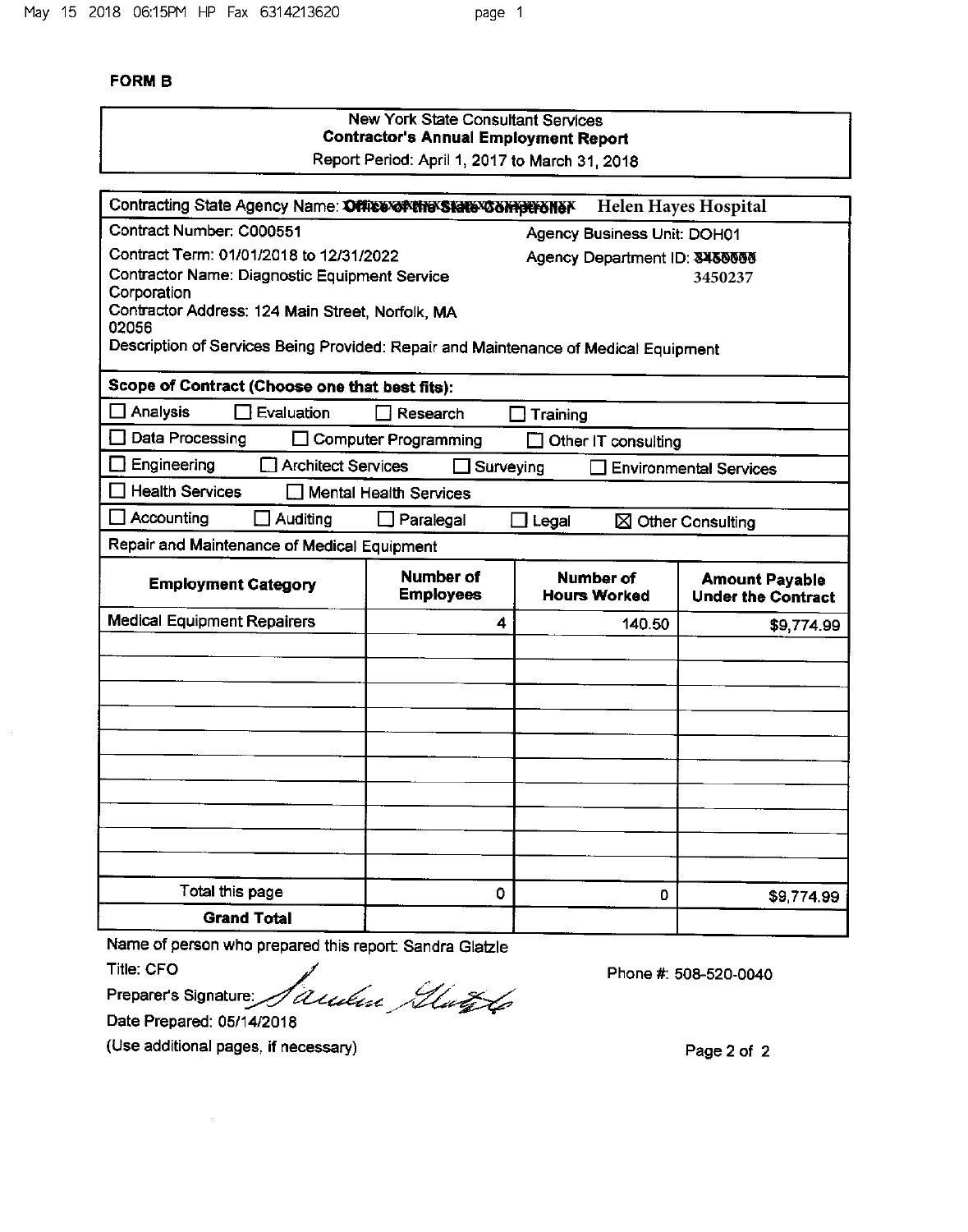Category Code:

## **State Consultant Services Contractor's Annual Employment Report** Report Period: April 1, 2017 to March 31, 2018

| Contracting State Agency Name: Helen Hayes Hospital<br>Contract Number: PO#0064118<br>Contract Term: 04/01/17 -03/31/18<br>Contractor Name: Marsden Medical Physics Assoc., LLC<br>Contractor Address: 266 Long Meadow Road, Kinnelon, New Jersey 07405<br>Description of Services Being Provided: Medical Physicist Services |                                                                                                                                                            | Agency Code:                                                                | 3450231                              |
|-------------------------------------------------------------------------------------------------------------------------------------------------------------------------------------------------------------------------------------------------------------------------------------------------------------------------------|------------------------------------------------------------------------------------------------------------------------------------------------------------|-----------------------------------------------------------------------------|--------------------------------------|
| Scope of Contract (Choose one that best fits):<br>Analysis   Evaluation  <br>Data Processing<br>Engineering $\square$<br>Mental Health Services<br>Health Services $\boxed{\mathbf{x}}$<br>Accounting $\Box$                                                                                                                  | Research <sup>[1]</sup><br>Training $\square$<br>Computer Programming<br>Architect Services □ Surveying □<br>Auditing $\Box$ Paralegal $\Box$ Legal $\Box$ | Other IT consulting $\square$<br>Environmental Services<br>Other Consulting |                                      |
| Employment Category                                                                                                                                                                                                                                                                                                           | Number of Employees                                                                                                                                        | Number of Hours Worked                                                      | Amount Payable Under<br>the Contract |
| <b>Health Services</b>                                                                                                                                                                                                                                                                                                        | 3                                                                                                                                                          | 40 each                                                                     |                                      |
|                                                                                                                                                                                                                                                                                                                               |                                                                                                                                                            |                                                                             |                                      |
|                                                                                                                                                                                                                                                                                                                               |                                                                                                                                                            |                                                                             |                                      |
|                                                                                                                                                                                                                                                                                                                               |                                                                                                                                                            |                                                                             |                                      |
|                                                                                                                                                                                                                                                                                                                               |                                                                                                                                                            |                                                                             |                                      |
| Total this page                                                                                                                                                                                                                                                                                                               | 0                                                                                                                                                          | 0                                                                           | \$ 0.00                              |
| Grand Total                                                                                                                                                                                                                                                                                                                   |                                                                                                                                                            |                                                                             | \$11,200.00                          |

| Name of person who prepared this report: |                       |
|------------------------------------------|-----------------------|
| Preparer's Signature:                    | Marsfer               |
| Title:<br>President                      | Phone #: 973-838-5079 |
| Date Prepared: 4 13/2018                 |                       |

Use additional pages if necessary)

Page of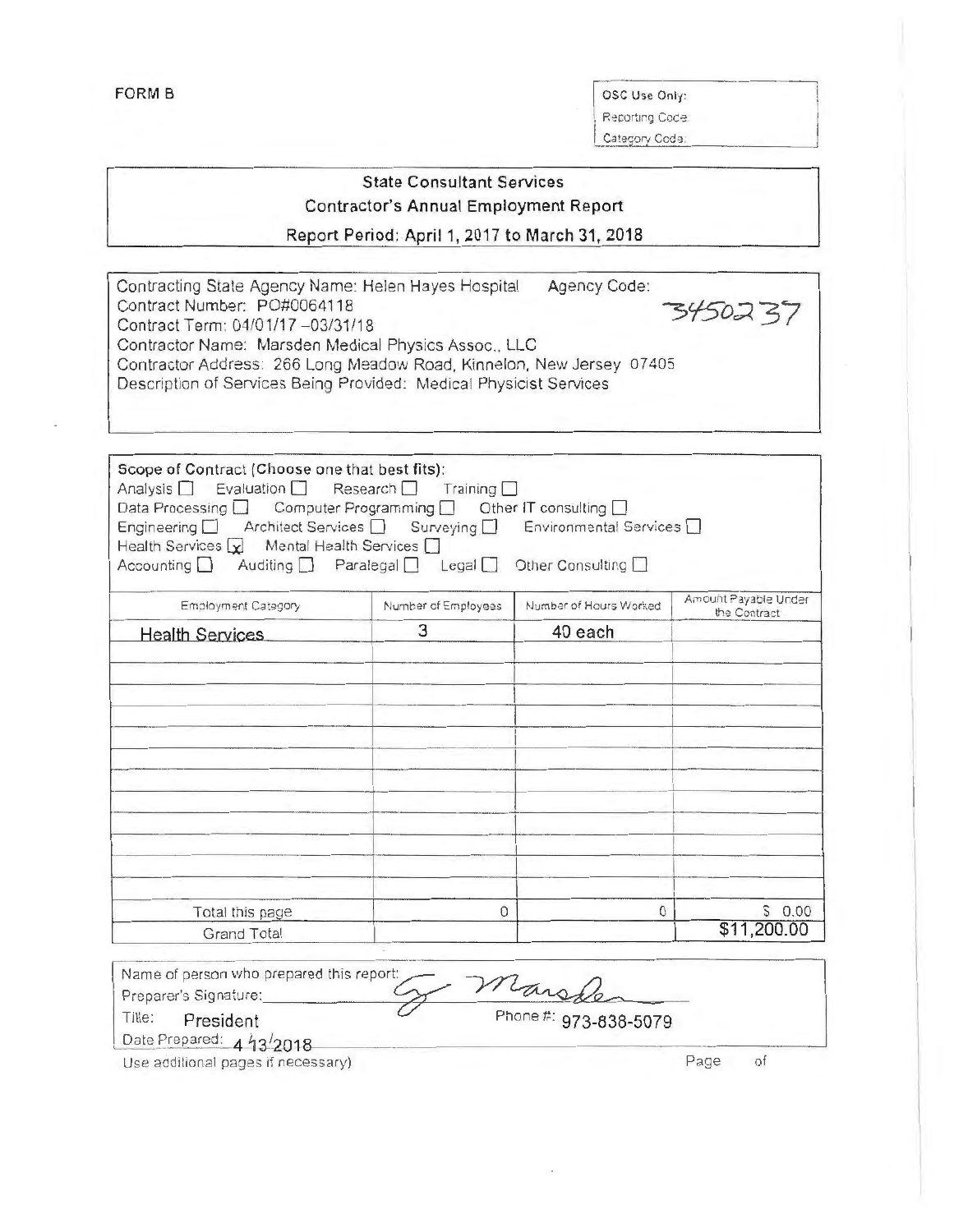Reporting Code: Category Code:

# State Consultant Services Contractor's Annual Employment Report

Report Period: April 1, 2017 to March 31, 2018

| Contracting State Agency Name: Helen Hayes Hospital<br>Contract Number: PO#0065178<br>Contract Term: 4/1/17-5/31/17<br>Contractor Name: Ramapo Radiology Associates, PC<br>Contractor Address: 255 Lafayette Avenue, Suffern, NY 10901<br>Description of Services Being Provided: Radiology Services |                                                                                                             | Agency Code:                                                                      | 3450237                              |
|------------------------------------------------------------------------------------------------------------------------------------------------------------------------------------------------------------------------------------------------------------------------------------------------------|-------------------------------------------------------------------------------------------------------------|-----------------------------------------------------------------------------------|--------------------------------------|
| Scope of Contract (Choose one that best fits):<br>Evaluation $\Box$<br>Analysis <b>□</b><br>Data Processing $\Box$<br>Engineering   Architect Services   Surveying  <br>Health Services $\boxtimes$<br>Mental Health Services  <br>Accounting $\Box$<br>Auditing $\square$                           | Research $\Box$<br>Training $\square$<br>Computer Programming $\square$<br>Paralegal $\Box$<br>Legal $\Box$ | Other IT consulting $\Box$<br>Environmental Services □<br>Other Consulting $\Box$ |                                      |
| Employment Category                                                                                                                                                                                                                                                                                  | Number of Employees                                                                                         | Number of Hours Worked                                                            | Amount Payable Under<br>the Contract |
| DSISTS                                                                                                                                                                                                                                                                                               |                                                                                                             |                                                                                   |                                      |
| / ∈ ಗ<br>とうてい                                                                                                                                                                                                                                                                                        |                                                                                                             |                                                                                   |                                      |
|                                                                                                                                                                                                                                                                                                      |                                                                                                             |                                                                                   |                                      |
|                                                                                                                                                                                                                                                                                                      |                                                                                                             |                                                                                   |                                      |
|                                                                                                                                                                                                                                                                                                      |                                                                                                             |                                                                                   |                                      |
|                                                                                                                                                                                                                                                                                                      |                                                                                                             |                                                                                   |                                      |
|                                                                                                                                                                                                                                                                                                      |                                                                                                             |                                                                                   |                                      |
|                                                                                                                                                                                                                                                                                                      |                                                                                                             |                                                                                   |                                      |
|                                                                                                                                                                                                                                                                                                      |                                                                                                             |                                                                                   |                                      |
|                                                                                                                                                                                                                                                                                                      |                                                                                                             |                                                                                   |                                      |
|                                                                                                                                                                                                                                                                                                      |                                                                                                             |                                                                                   |                                      |
|                                                                                                                                                                                                                                                                                                      |                                                                                                             |                                                                                   |                                      |
| Total this page<br><b>Grand Total</b>                                                                                                                                                                                                                                                                | -B                                                                                                          | 0                                                                                 | 3.<br><b>Reaる</b>                    |
|                                                                                                                                                                                                                                                                                                      |                                                                                                             |                                                                                   |                                      |

Name of person who prepared this report: Preparer's Signature:  $\sqrt{\phantom{a}}$  CV-LL  $\mathbb C$ .  $\frac{1}{2}$  Phone #:  $\frac{1}{645}$   $\frac{1}{565}$  - 3664  $\frac{exb}{1401}$ <u>N</u> Title: MUNUGUE Date Prepared: L<sub>j</sub> / J)/1

Use additional pages if necessary)